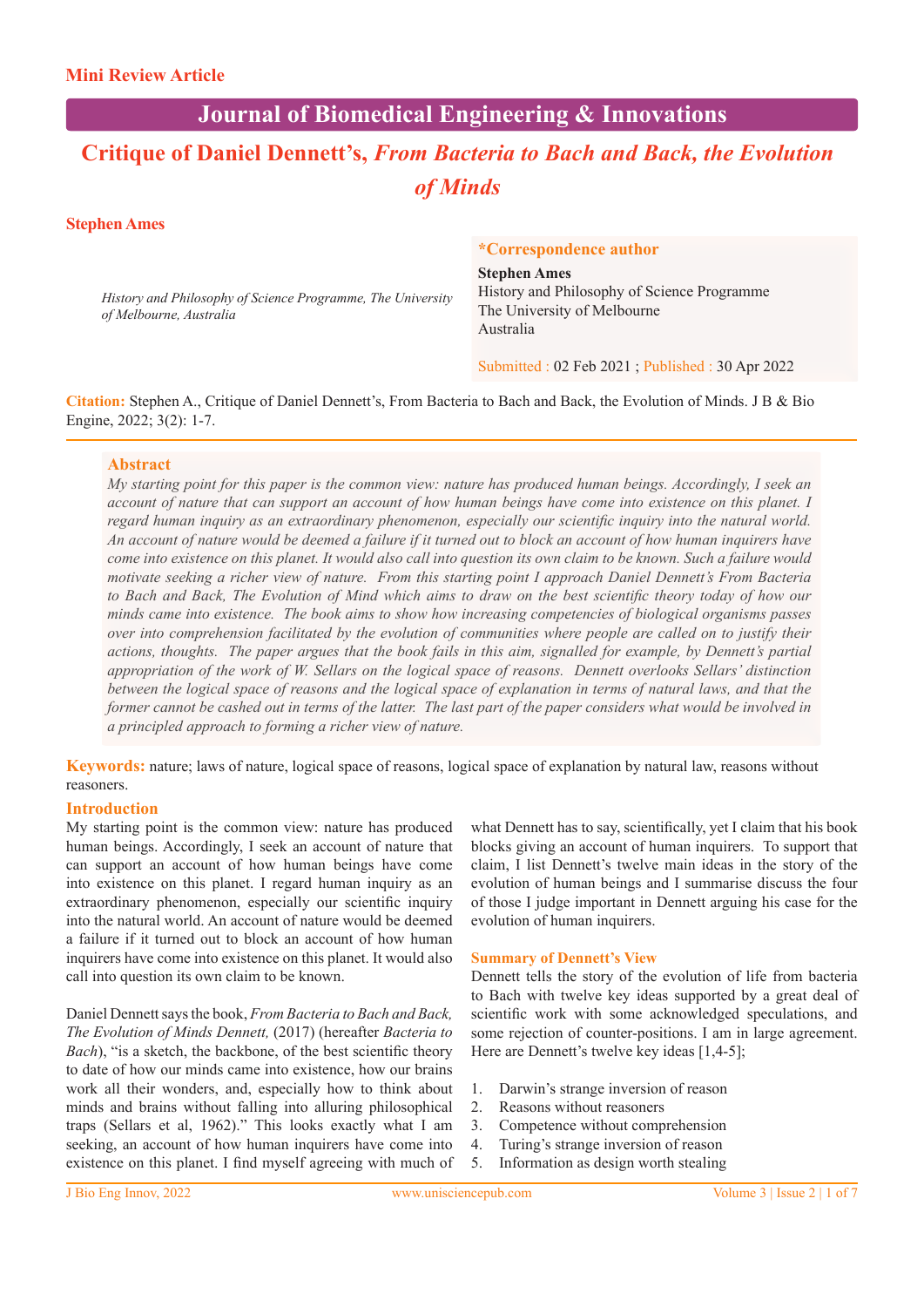- 6. Darwinism about Darwinism
- 7. Feral neurons
- 8. Words striving to reproduce
- 9. The evolution of the evolution of culture
- 10. Hume's strange inversion of reasoning
- 11. Consciousness as a user illusion
- 12. The age of post-intelligent design

Here I discuss four of these sections from which I assess Dennett's views.

#### **Reasons without Reasoner**

The abiotic world is full of processes, of cycles with different periods of repetition and with different persistence over time. "Differential persistence must then gradually turn into differential reproduction [1,47]." By the time we get to a reproducing bacterium, there is functional virtuosity galore. "In other words, there are reasons why the parts are the way they are. We can reverse engineer any reproducing entity determining its good and its bad and saying why it is good or bad [1,47]."

"[W]e see the gradual emergence of the species of reasons out of the species of mere causes, *what fors* out of *how comes,* with no essential dividing line between them [1,48]."

Dennett correctly say there are *how comes* – mere causes – but for blind processes can there be any *what fors?* In Dennett's work, the idea of what fors is only glimpsed in his reference to reverse engineering performed by reasoners with comprehension of intelligent design [1,42,48]. I am supported in this view by Dennett inviting us to imagine "a process where persistence gradually turns into multiplication of some type of items, where before there were none and we ask, 'Why are we seeing these improbable things here?' Dennett says the question is equivocal! For now, there is both a process narrative answer, *how come* and a justification, *what for* [1,48]." As we shall see the language of justification belongs to the logical space of reasons whereas the process narrative telling *how come*, is told in terms of the logical space of explanations under natural law. As we shall also see, there is an essential line between the two logical spaces.

 If it is correct to say there are reasons (*what fors*) before there are any reasoners only reasoners with comprehension can introduce this way of redescribing the blind *how comes*.

#### **Inversions of Reasoning**

Robert MacKenzie Beverley, 1886 sums up the "essential purport of the Theory and to express in a few words all Mr Darwin's meaning, "who by a strange inversion of reasoning, seems to think Absolute Ignorance fully qualified to take the place of Absolute Wisdom in all the achievements of creative skill (Dennett, 2017)." Dennett makes a similar point about Alan Turing using Beverley's language, "In order to be a perfect and beautiful computing machine, it is not requisite to know what arithmetic is." [1,55.]. Dennett sums up: "Darwin and Turing claim to have discovered something truly unsettling to a human

mind - *competence without comprehension."* [1,56.] This goes against the view that competence follows comprehension. "This is indeed a strange inversion, overthrowing the pre-Darwinian mind-first vision of Creation with a mind-last vision of the eventual evolution of us, intelligent designers at long last [1,58]."

I accept Dennett's examples and accompanying narrative of the evolution of a vast array of increasingly complex biological forms of greater competencies without comprehension and that his task is to explain how comprehension evolved from competence, where 'comprehension' is shown in what he calls his "top-down" examples of intelligent design by human beings illustrated by Gaudi, Turing, Picasso, [1,197] to which he add Bach, Einstein , Shakespeare [1.324].

#### **The logical space of reasons**

Dennett refers to Wilfred Sellars (Sellars, 1962) (with no page reference) speaking of the human interaction of asking each other to justify our choices and actions as creating or constituting "the logical space of reasons". [1,41.] "The space of reasons is bounded by norms, by mutual recognition of how things *ought* to go – the right way, not the wrong way to play the reason giving game. Wherever there are reasons, then, there is room for, and a need for, some kind of *justification* and the possibility of *correction* when something goes wrong… This normativity is the foundations of ethics: the ability to appreciate how reason giving *ought* to go is a prerequisite for appreciating how life ought to go in society." [1,41, emphasis original.]

Earlier, Sellars had said, "In characterising an episode or state as that of *knowing*, we are not giving an empirical description of that episode or state; we are placing it in the logical space of reasons, of justifying and being able to justify what one says [3,298]." and again, "the idea that epistemic facts can be analysed without remainder – even in principle – into nonepistemic facts, whether phenomenal or behavioural, …. is, I believe, a radical mistake – a mistake of a piece with the so-called naturalistic fallacy in ethics[3,257]." Clearly, what Sellars says on the 'logical space of reasons' is also relevant not only to ethics but also to epistemology and human inquiry. Dennett gives just a hint of this connection between epistemology and the logical space of reasons when he adds [1;42,48] instrumental 'reverse engineering' as drawing on the logical space of reasons.

In discussing an episode or state of knowing Sellars says we are placing that state in the logical space of reasons in contrast to giving an empirical description of that state. John McDowell [4;94,95] makes the contrast between the logical space of reasons and the space of explanation via natural law, as natural law has come to be understood within the rise of modern science. Under these conditions McDowell says, "it is tempting to identify nature with the subject matter of the natural sciences so conceived." McDowell says that when "Sellars warns of a naturalistic fallacy he is implying that the structure of the space of reasons is sui generis by comparison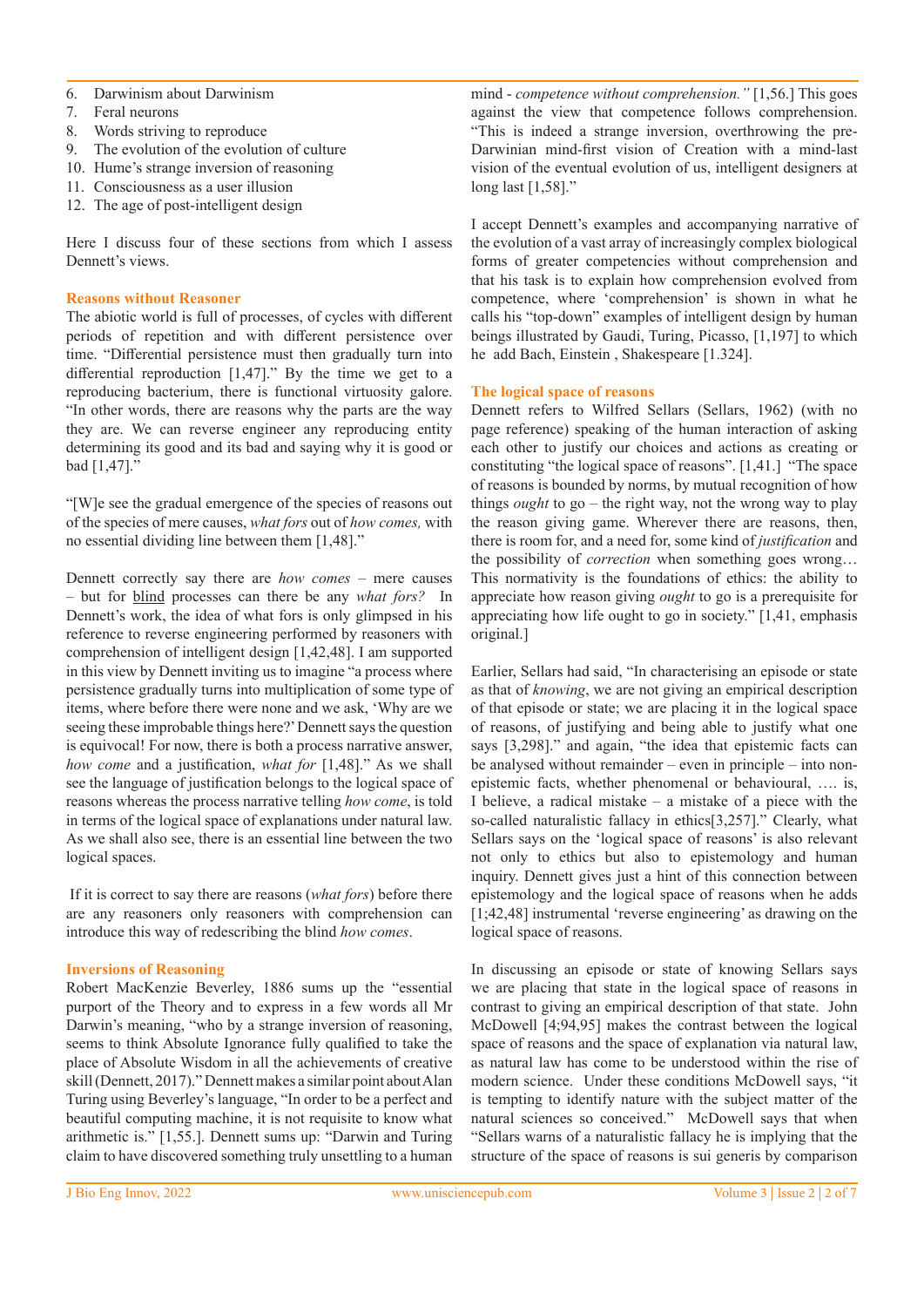with the kind of structure the natural sciences find in nature [4, 92]." McDowell shows how Sellars space of reasons can include not only knowledge, but also Davidson's propositional attitudes and Dennett's intentionality [4, 93].

From Sellars and later McDowell I add to Dennett's discussion of the logical space of reasons the contrasting logical space of explanation by natural law, which as far as I can see Dennett omits. The point I take from Sellars, and McDowell is that the logical space of reasons is logically different from the logical space of subsumption under natural law. This has significant consequences. I conclude that no story situated in the logical space of explanation by natural law can ever become a story about activities situated in the logically different space of reasons. It follows that Dennett's engrossing stories of the about the vast evolution of biological competencies can never become a story about comprehension, which presupposes the logical space of reasons.

# **'User Illusion'**

According to Dennett, "The manifest image composes our *Umwelt*, the world we live in for almost all human purposes – aside from science. … We view our prospects, make our decisions, plan our lives, commit our futures in its terms. It's life or death for us, and what else could matter more? Our own reflections on all this are cast in terms of meanings, or contents, the only readily usable 'access' we have to what goes between our ears and behind our eyes." [1,366.]

"Our thinking is enabled by the installations of a virtual machine made of virtual machines, made of virtual machines, made of virtual machines. The user interface of an app exists in order to make the competence accessible to users – people – who can't know and don't need to know the intricate details of how it works. The user-illusion of all the apps in our brain exist *for the same reason:* they make our competences (somewhat) accessible to users…." [1,341.] Dennett's idea (shared with others) is that "explaining ourselves to others is the novel activity that generates the R&D that creates the architecture of human consciousness." [1,344.]

My difficulty with Dennett's idea about user apps giving us some access to our competencies, is that the apps cannot give us access to comprehension. Recall Sellars point that attempting to get epistemic facts from empirical descriptions of natural processes is akin to the naturalistic fallacy in ethics. It is not logically possible to get an 'ought' (epistemic or ethical) from descriptions of natural processes operating according to natural laws, including all the virtual machines, that according to Dennett have been loaded into the brain by genetic and cultural evolution. It is not logically possible to obtain relations of justification from lawful natural processes that just happen. The virtual machines are logically unable to produce the user illusion enabling us to engage in explaining and justifying our actions to each other, as all these presuppose the logical space of reasons, whether with respect ethics or the normativity informing our many forms of inquiry.

the explanatory work he wants to do, in accounting for human inquiry via "a sketch, the backbone, of the best scientific theory today of how our minds came into existence, how our brains work all their wonders, and, especially how to think about minds and brains without falling into alluring philosophical traps."

Besides Dennett holding strongly to the many branches of the natural sciences, he also espouses scientific naturalism as his metaphysics. Scientific naturalism is the conjunction of naturalism - the claim that nature is all there is and hence there is no supernatural order above nature - with the clam that all objects, processes, truths, and facts about nature fall within the scope of scientific methods (Davis & Collins, 2002). Dennett certainly wants to banish any suggestion of gods or God or any supernatural order, relative to this natural order conceived by naturalism. These are mere 'sky hooks' not 'cranes' that can do real work [1,54].

## **Summarising My Argument**

There is much to say about human inquiry [7] and here I want include the following claims.

- (i) Human inquiry has a normative dimension that is both evaluative (says what counts as good arguments/ good experiments), and regulative (e.g., says inquirers ought to take on board the good arguments/experiments relevant to their inquiries).
- (ii) Human inquiry presupposes that the field being inquired into is intelligible and open to rational explanation and I add, without prejudice to the forms of intelligibility and the forms of rationality that may be called for. The first part of the previous sentence comes from Ward, [6]. Ward, notes this is what K. Popper, (8,438) would call a metaphysical assumption of science. Ward thinks this presupposition is not the result of empirical inquiry but rather what gets and keeps inquiry going.
- (iii) The logical space of reasons is logically different from the logical space of explanation in terms of subsumption under natural law.
- (iv) From (iii): the explanation of human evolution in terms of the operation of natural laws, however it is elaborated, logically cannot lead to an explanation of the human capacity to grasp rational inference, which occurs in the logically distinct space of reasons. I don't expect any evolutionary story in terms of the operation of natural laws leading to biologically more complex entities with extraordinary competencies to lead on to an account of the kind of comprehension identified by Dennett in his prime examples Einstein, Turing, Picasso, Shakespeare et. al.
- (v) From (iv) the explanation of the 13.8-billion-year-old evolution of the universe, using all the resources of the natural sciences, though stunningly surprising in so many ways, and encompassing so much, cannot on its own provide an adequate account of how human inquirers ((i) to (iii)) have come into existence on planet earth.

The account of nature Dennett is using is not rich enough to do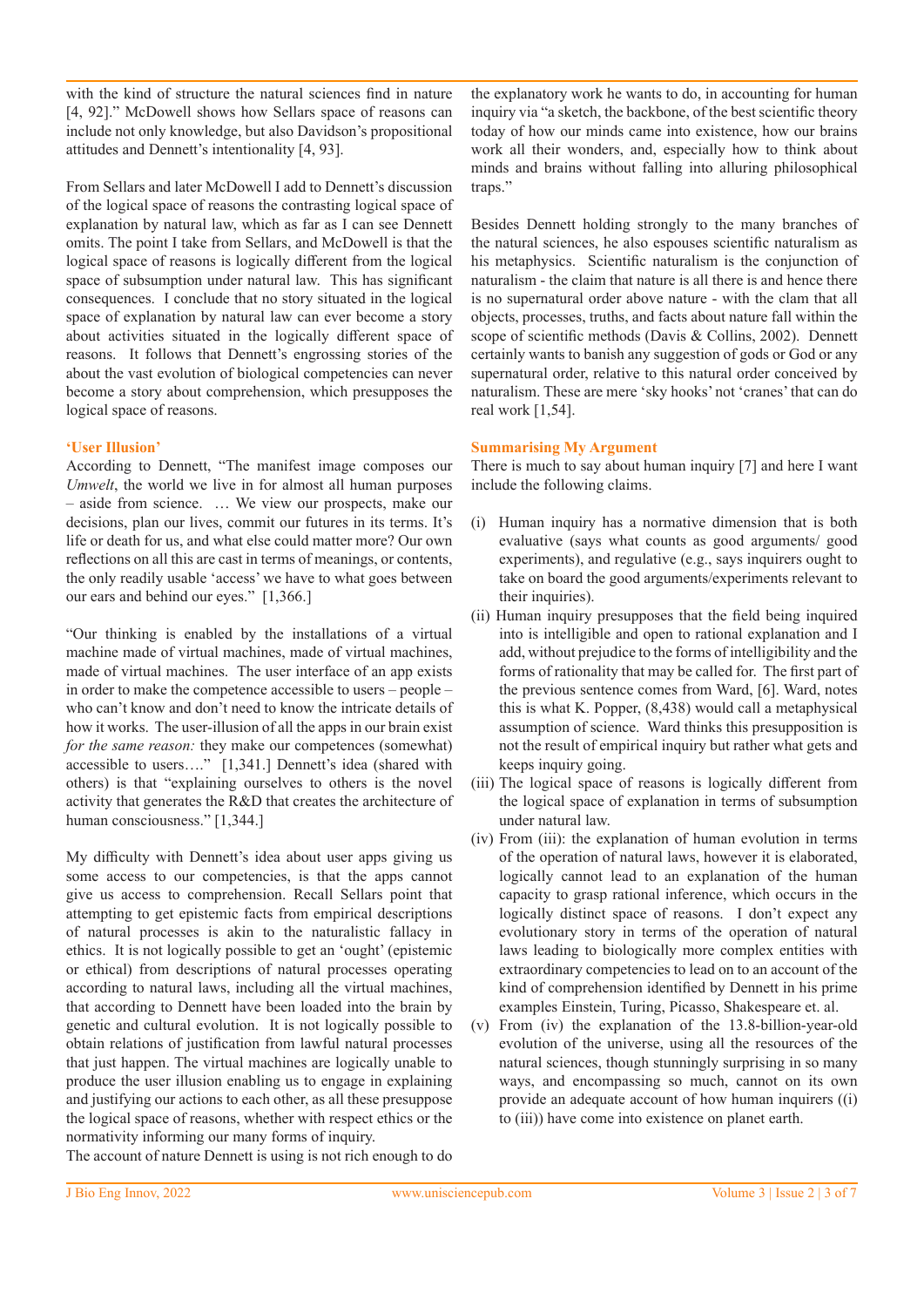(vi) From (i): the 'evaluative' dimension says what counts as good arguments or good experiments and the 'regulative' says inquirers ought to take account of the good arguments and good experiments relevant to their inquiry. Those espousing physicalism (the strongest form of scientific naturalism) have made various attempts include the regulative ought in their account of human inquiry by using a hypothetical imperative, but do not succeed, as made clear by the physicalist D. Papineau, [9] who was persuaded that a hypothetical imperative is not available to naturalists like himself. See also S. Ames, [10,263- 268].

The last reference includes a private communication from Michael Smith of Princeton explaining how to give a consequentialist reading of an 'ought' statement. Smith later criticised my response to his argument by pointing me to his constitutivism in metaethics [11] and inviting me to imagine "that you have aching limbs and cold extremities, so you go to the doctor. He examines you and then wonders aloud, 'Why isn't your heart functioning properly?', or perhaps, 'Why isn't your heart doing what it is supposed to do?', or even 'Why isn't your heart doing what it ought to do?' How are we to explain these uses of 'properly', 'supposed to', and 'ought'? The answer lies in the fact that a heart is something whose function is to pump an adequate supply of blood around the body (an is-claim). This entails that a properly functioning heart pumps an adequate supply of blood around the body (an initial oughtclaim), that a defective heart is one that fails to do so (another ought-claim), and that hearts are supposed to pump adequate supplies of blood around the body (yet another ought-claim). The doctor's uses of 'properly', ' supposed to', and 'ought' are in this way explained by reference to the heart's pumping an adequate supply of blood around the body (an is-claim)." [11,372]. I have two responses. In my view, Smith's example of the doctor's 'ought claims' and 'is-claims' might easily be accounted for by saying the doctor has idealised the heart as if it were a designed system as a useful tool for diagnosis. My second point concerns what is thinkable assuming physicalism. This can't be addressed by Smith's example, without assuming human beings, including doctors, are physicalist entities. But that is what I am questioning.

According to physicalism, what there is, is what physics says there is, or complex configurations of the same. At any stage in the evolving complexification process leading to humankind, a scientific account of the complex physicalist entity will be in terms of the (probable) range of its operations under various changing conditions, but logically these accounts cannot provide a basis for saying what ought to happen, including no basis for saying what ought to happen in human inquiry. What has to be shown is how a physicalist entity however complex can have language with which we are familiar, including normative language that is evaluative and regulative. Smith does not show this, and Dennett, for example, simply assumes it in invoking his 'user illusion', [1,341f].

of this argument concerning human inquiry, a richer account of 'nature' is needed that includes but goes beyond the natural sciences. On its own, the scientific story about the evolution of human beings is unable to properly include the human beings who are telling that scientific story. This is because on its own it cannot give an adequate account of human inquiry.

## **A Start towards a Richer View of Nature**

If it is true that nature has produced human beings, then we need a richer view of nature than that offered by Dennett. Where to Start? McDowell response is instructive. He takes Sellars point that the structure of the space of reasons is *sui generis* by comparison with the kind of structure that the natural sciences find in nature and then says that it is understandable that this distinction should generate metaphysical anxieties which "crystallise in a felt threat of supernaturalism." [4, 93.] McDowell says, "we can avoid those anxieties if we can entitle ourselves to count thinking and knowing as natural phenomena after all." This we can do by holding our thinking and knowing are not supernatural but are aspects of our lives, "understood as the career of a living thing, and hence obviously, the concept of something natural." McDowell accepts Sellars contrast between the logical space of reasons and the realm of law, and says, "it need not imply that the space of reasons is alien to the natural."

McDowell's approach "does not accept that to reveal thinking and knowing as natural we need to integrate into the realm of law the frame in the concepts of thinking and knowing function." [4;94,95] For McDowell, 'nature' is clearly larger than the realm of law uncovered by the natural sciences.

Two issues are firstly, just what is the larger view of nature to which McDowell is pointing? It is not clear to me, save that it includes the realm of laws shown by the natural sciences and the space of reasons disclosed in our knowing and our propositional attitudes. Secondly, I was not aware that supernaturalism to which he also refers was a matter of some anxiety among those identifying nature with the vast realm of law identified by the natural sciences. I have been more aware of people like Dennett confidently dismissing of any suggestion of the supernatural – a mere 'sky hook'. Dennett and McDowell agree at least in not countenancing anything supernatural in the stories they tell.

If it is true that nature has produced human beings, then based on the above argument we need a richer view of nature than that offered by Dennett. Where to Start? We can't start just anywhere. Is there a principled starting point? Since human inquiry resists being completely naturalised, I take this as a principled starting point. (There may be others.) Human inquiry resists scientific naturalism's account of what there is and shows it to be a too narrow account. Something of what there is shows up in human inquiry as not being able to be completely squeezed into a scientific view of the world. I take human inquiry as a principled starting point for a richer view of nature. But how to proceed?

Assuming nature has produced human beings, then in the light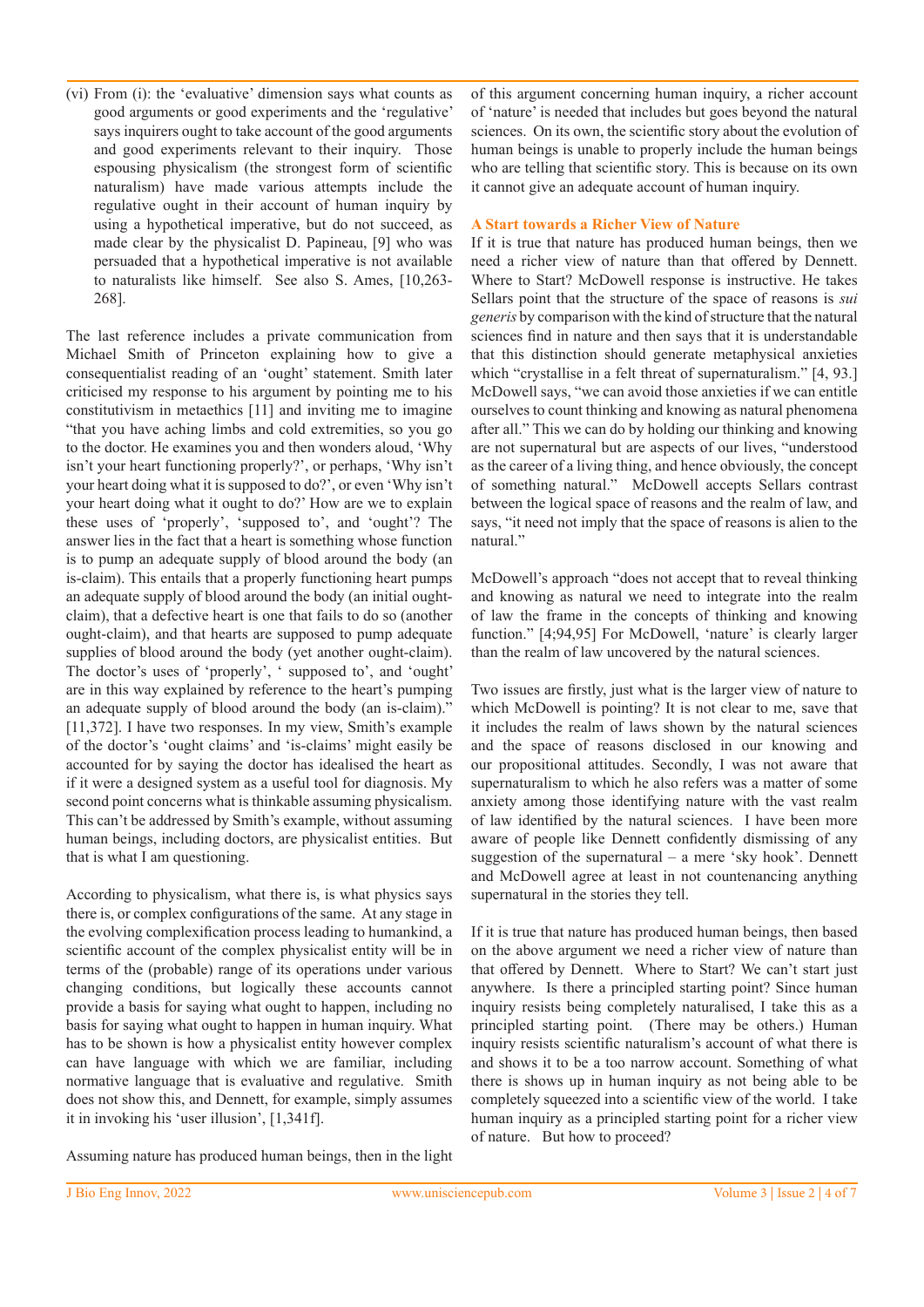Recall 3(ii). Human inquiry presupposes that the field being inquire into is intelligible and open to rational explanation without prejudice to the forms of intelligibility and the forms of rationality that may be called for. The richer view of nature begins by generalising 3(ii) as follows. History shows the incessant character of human inquiry, especially the last 450years of scientific inquiry. Human inquiry conducts itself and envisages itself as continuing. It does not envisage itself as coming to an end. Even if institutions (secular or religious) suppress inquiry, questions continue to erupt! Let us recognise these aspects of human inquiry by the assumption that "all there is, is fully intelligible", again without prejudice to the forms of intelligibility involved. I take this as a presupposition of this richer view of nature. This generalization is parallel to the generalization that is at the base of physicalism – all there is, is what physics says there is, or complex configurations of the same. Each is a move beyond physics because physics does not make either move. Each is a move to metaphysics.

Clarification. The generalised presupposition does not entail that everything is fully intelligible to us now. However, it does entail that human inquiry will never be faced with a 'brute fact', a fact for which there is no explanation. Furthermore, inquiry is not faced with an infinite regress of explanations of the way things are, for then the supposedly 'fully intelligible' is unintelligible. One way this presupposition can be challenged is via an open ontological question, 'Is all there is, fully intelligible? After all, the universe may be a brute fact.' My reply is that this claim risks falling into a 'gaps' argument by asserting that something is a 'brute fact' when without further argument all we can mean is that we haven't yet filled the gap in our explanation.

This general presupposition of a richer view of nature is an abductive inference  $[12]$  motivated by  $3(i)-(vi)$ , and by the incessantly expanding character of human inquiry, especially the last 450years of scientific inquiry. Other challenges quickly come into view by seeing that two questions follow from the general presupposition: (a) why is there anything at all? and (b) why is the universe structured and structured the way it is? These questions are unavoidable for anyone claiming that all there is, is fully intelligible. Each why-X question can be taken to mean how has X come about, or for what purpose has X come about. If the presupposition of full intelligibility of all there is, is true of this world, then we should expect to find an answer for howX and for what purpose X, for each case when  $X = (a)$  and  $X = (b)$ . Seeking a richer account of nature using the general presupposition is no easy path. Here I am only making a start.

There is a traditional answer to (a) why is there anything at all? [13]. That question can only be answered if there is something that explains the existence of everything else, the very nature of which explains its existence, which is to say its existence does not depend on anything else, but rather exists necessarily. This is the idea of God, the creator of all there is ex nihilo – that is to say, not from pre-existing 'stuff' [14]. Such a God would have complete understanding, including therefore self-understanding, including being self-explanatory. Ward, [6,8] comments, "being self-explanatory, after all, does not entail that anyone else can understand the explanation, only that it exists." I would add, nor does it entail that no one can understand the explanation. Here is the beginning of an answer to the first question – why is there anything at all? It is a beginning of an answer because, this idea of God has been variously criticized and here I will only take up two criticisms.

Firstly, the claim that God created everything often provokes the question, 'who created God?' It is not hard to see an infinite regress of such questions. On the other hand, Laurence Krauss, [15,167,170] concedes that if God is understood as the cause of all causes, then there is no regress of explanations. This understanding of God is well matched by the idea of God as the creator of all there is ex nihilo. Krauss also says there is no evidence in support of the idea of God. That clam will be addressed in a separate paper.

Secondly, the claim that God exists necessarily has been criticized on the grounds that a God existing necessarily cannot but act necessarily including creating necessarily. This necessity excludes freedom from the act of creation and from what is created. This would contradict the freedom manifest in human living, including human inquiry. It would also contradict any idea of God creating freely. This wellknown difficulty is noted by Ward [6,3]and by physicist and philosopher P. Davies, [16,231],[17,66] citing Ward. Davies sees this as a fatal difficulty for this idea of God but does not consider Ward's extensive answer to this difficulty in the last chapter of [6]. On this difficulty, help is also given by P. Laughlin, [18; 655]. A key point is what kind of 'necessity' is meant when God is said to be necessary. For example, did Aquinas intend 'logical necessity' when he spoke of God being necessary? Laughlin shows [18,655] from a close examination of Aquinas that this is not the case. Aquinas[19] concludes, 'from the divine will, therefore, an absolute necessity cannot be inferred. But only this excludes contingency.'

There is no answer I know of to (b): why is the universe structured and structured the way it is? A common view would be that the universe is structured according to the laws of physics. A possible entrée to answering (b) is to seek an explanation of the laws of physics. Two works seeking such an explanation are by Paul Davies, [17] and by Victor J. Stenger, [20]. Davies' approach makes information (Shannon information) ontologically basic and foundational for physics [17; 75]. Davies is seeking to derive the laws of physics from this informational starting point. This is still a promissory note, which may yet succeed. In the light of the above discussion, we can see that even if successful this approach to the laws of physics will not lead to a richer view of nature which includes both the logical space of subsumption under natural laws and the logical space of reasons.

Stenger starts by considering the kind of objectivity physicists seek in making models of reality. He illustrates this by contrasting the observations physicists make to observations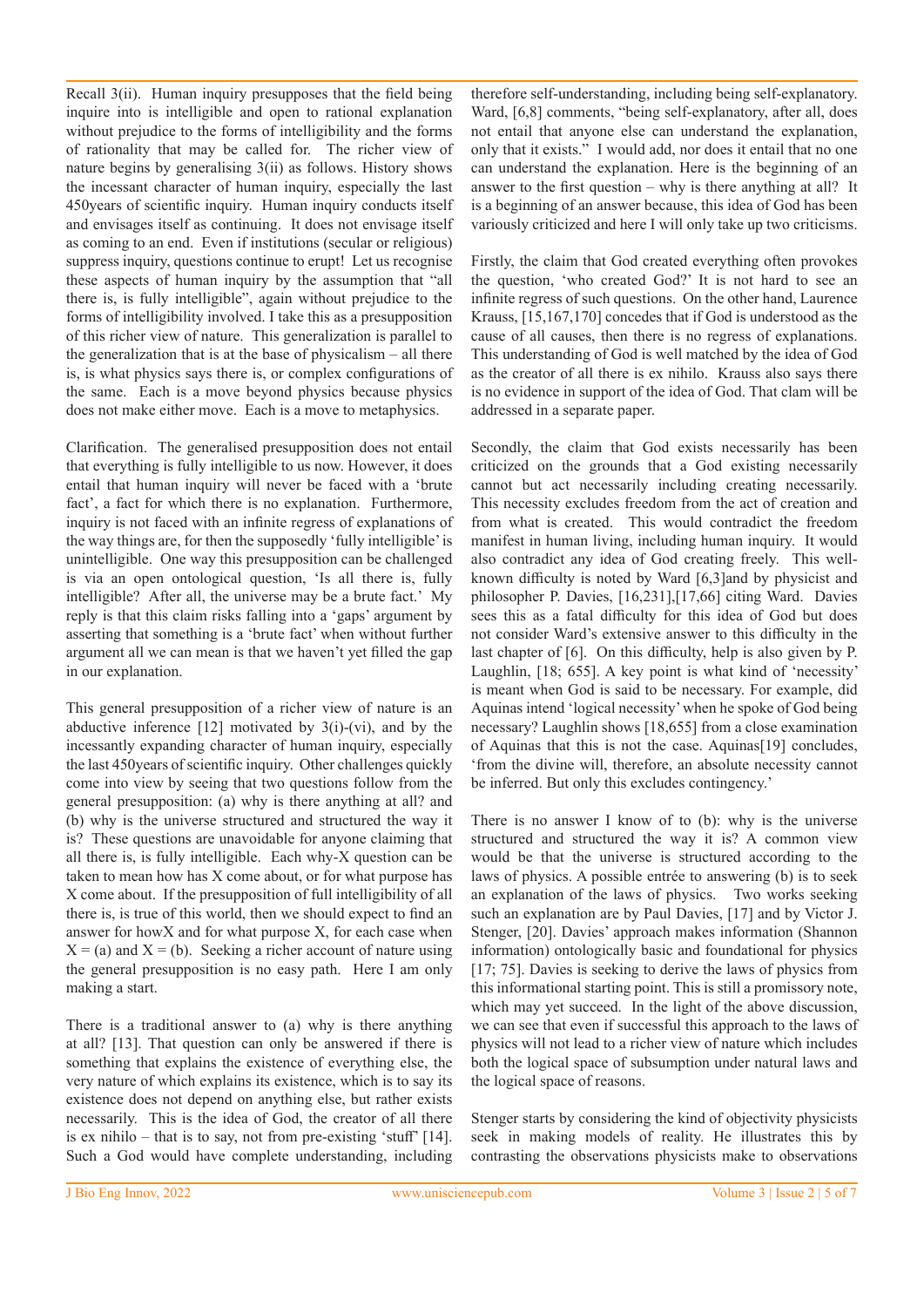from a subjective point of view – like taking a photograph. "Instead, physicists seek universality [20,55]. " This claim is supported by a brief sketch of science's history of increasing objectivity from Galileo to Einstein (chp.3). Stenger's key idea is, "[p]hysics is formulated in such a way to assure, as best as possible, that it does not depend on any particular point of view or reference frame. This key idea helps make possible, but does not guarantee, that physical models faithfully describe an objective reality, whatever it may be." [20;9,55]. Thus, a model [20,15], "should be able to successfully describe in a repeatable, testable fashion a whole class of observations of the same general type; enable the predictions of other unexpected observations; and provide a framework for further applications, such as in technology or medicine." From the principle of 'point-of-view-invariance' and some other assumptions and principles Stenger elegantly derives virtually all the laws of classical, relativistic and quantum physics (Mathematical supplements A to G). This is an impressive tour de force. Stenger is clear, "The principle of point-of-viewinvariance … is an eminently testable, falsifiable principle. So far, it has not been falsified" [20,161]. For Stenger, nothing guarantees the agreement. The universe might have turned out to be otherwise. From the principle of 'point-of-viewinvariance' and some other assumptions and principles Stenger elegantly derives virtually all the laws of classical, relativistic and quantum physics (Mathematical supplements A to G). This is an impressive tour de force. For Stenger, "The principle of point-of-view-invariance … is an eminently testable, falsifiable principle. So far, it has not been falsified" [20,161]. For Stenger, nothing guarantees the agreement. The universe might have turned out to be otherwise.

I want to connect Stenger's work with the preceding discussion drawing on Sellars and McDowell. Stenger is speaking about physicists as inquirers into an assumed objective reality which they attempt to model in a way that does not depend on any particular point of view. It turns out this leads to his deriving the laws of physics. This result show us how human inquirers situated in the logical space of reason with theoretical and empirical knowledge, with propositional attitudes (beliefs) and intentions (to make models of an assumed reality), can produce models of an assumed reality, such that the models replicate laws of nature. These are the laws of nature, which are presupposed in the logical space of explanation in terms of natural law.

From the standpoint of the answer to question (a), this account of human inquirers could be carefully thought of as reflecting what has occurred in the mind of God, the creator of all there is, the universe (or multiverse), who freely brings it into existence. It is a way of possibly beginning to link the answer to (a) why is there anything at all? and (b) why is the universe structured and structured the way it is? But so far, we lack a direct connection between Stenger's account of the laws of nature and God. Stenger is an atheist and so doesn't envisage any such link and doesn't think of his work as even suggesting such a link. We also would like an account of why God would create such a universe or indeed any universe. What would be God's purpose in creating? We would also like some insight

into how does God create ex nihilo. These tasks sketch some of the work to be done in setting out a richer account of nature. In this argument nothing at the intersection of science, philosophy and theology involve a compromise of the natural science.

### **Conclusion**

Daniel Dennett provides a large-scale narrative of the journey from bacteria to Bach, set within the still larger scientific cosmological narrative, which includes a multiverse. He aims to give an account of human life, including religion, within this setting. The problem with this project is that while it presents a scientific view of the world (and naturalistic worldview) it is not possible for it to include an adequate account of those who are constructing this remarkable view of the world. A richer view of nature is called for. But where to start? My argument is that there is a principle starting point within Dennett's vast narrative for an alternative view. The starting point is the practice of human inquiry – which resists being completely naturalised and so is understood as indicating something of what exists, that cannot be squeezed into a completely 'naturalistic' frame. A richer view of nature is called for. This richer view begins by drawing on a presupposition of human inquiry – that what is being inquired into is intelligible and open to rational explanation, without prejudice to the forms of intelligibility and rationality that may called for. Also guided by the relentless expansion of human inquiry that conducts itself as if it will never end, the general presupposition of the richer view of nature is that all there is fully intelligible. The presupposition leads to a still larger philosophical discussion answering two questions: (a) why there is anything at all? and (b) why is the universe structured and structured the way it is? Just a hint of how these questions might be answered and the answers linked comes into view using V.J. Stenger's derivation of the laws of physics.

Further work is needed on whether there is an argument from Stenger's work to God. A clue I intend to pursue is an apparent oddity. The principle of point-of-view invariance is a central premise in Stenger's derivations of the laws of physics. The apparent oddity is that the laws of physics which are operative in the universe from the earliest moment after the Big-Bang are rationally derived from something that only shows up in the universe billions of years later, that is scientific inquiry pursued by physicists guided by the principle of point-of-view invariance. If the oddity can be explained entirely within the resources of the natural sciences, then after all it is only an apparent oddity. If it logically cannot be so explained, then it would become an interesting oddity to be explored.

# **Conflicts of interest**

The author declares no conflicts of interest regarding the publication of this paper.

# **References**